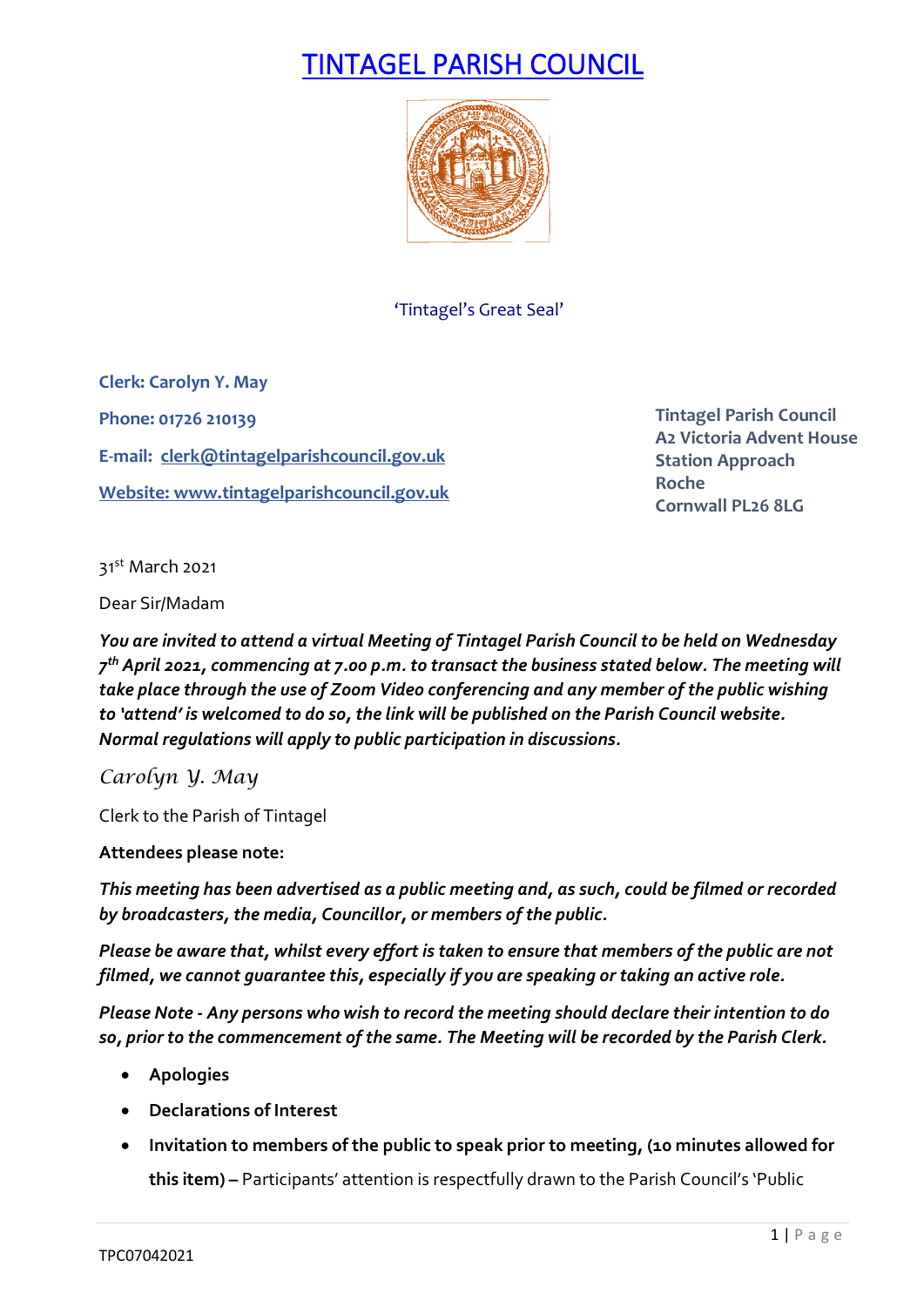Participation Policy', which sets out the rules governing this part of the agenda - only items listed on the said agenda may be discussed. \*

# **AGENDA**

**Minutes** - To Approve the Minutes of the previous meeting, held on the 3<sup>rd</sup> March 2021 and the Extra Meeting of the Parish Council, held on  $25<sup>th</sup>$  March 2021 (Appendices A and B).

**Cllr. C. Mould – Cornwall Council**

**Vice Chairman's Report –** Cllr Brooks

**Planning Applications** – None as at the date of publication of the Agenda

**Planning Decisions** – Appendix C

**Accounts Payable & Bank Reconciliation** – Appendix D

**TCH Furniture Acquisition**

**TCH Heating**

**Return to Physical Meetings**

**Tintagel Parochial Church Council –** Annual Maintenance Grant Request

**Antisocial Conduct Matters**

**Parking Issues**

**Tintagel Social Hall**

#### **Updates**:

Town Twinning Update – Cllr Harper

Traveller Site at Trevillet

# **Correspondence**

• Mr. L Freke - Trebarwith Strand

#### **Part II**

#### *COMMITTEE DELIBERATIONS*

*Pursuant to section 1(2) of the Public Bodies (Admission to Meetings) Act 1960, it is resolved that, because of the confidential nature of the business to be transacted, the public and press leave the meeting during consideration of the following items: -*

#### **Confidential Parish Council Matters**

# **Next Meeting - The next Scheduled meeting is on Wednesday 5th 2021**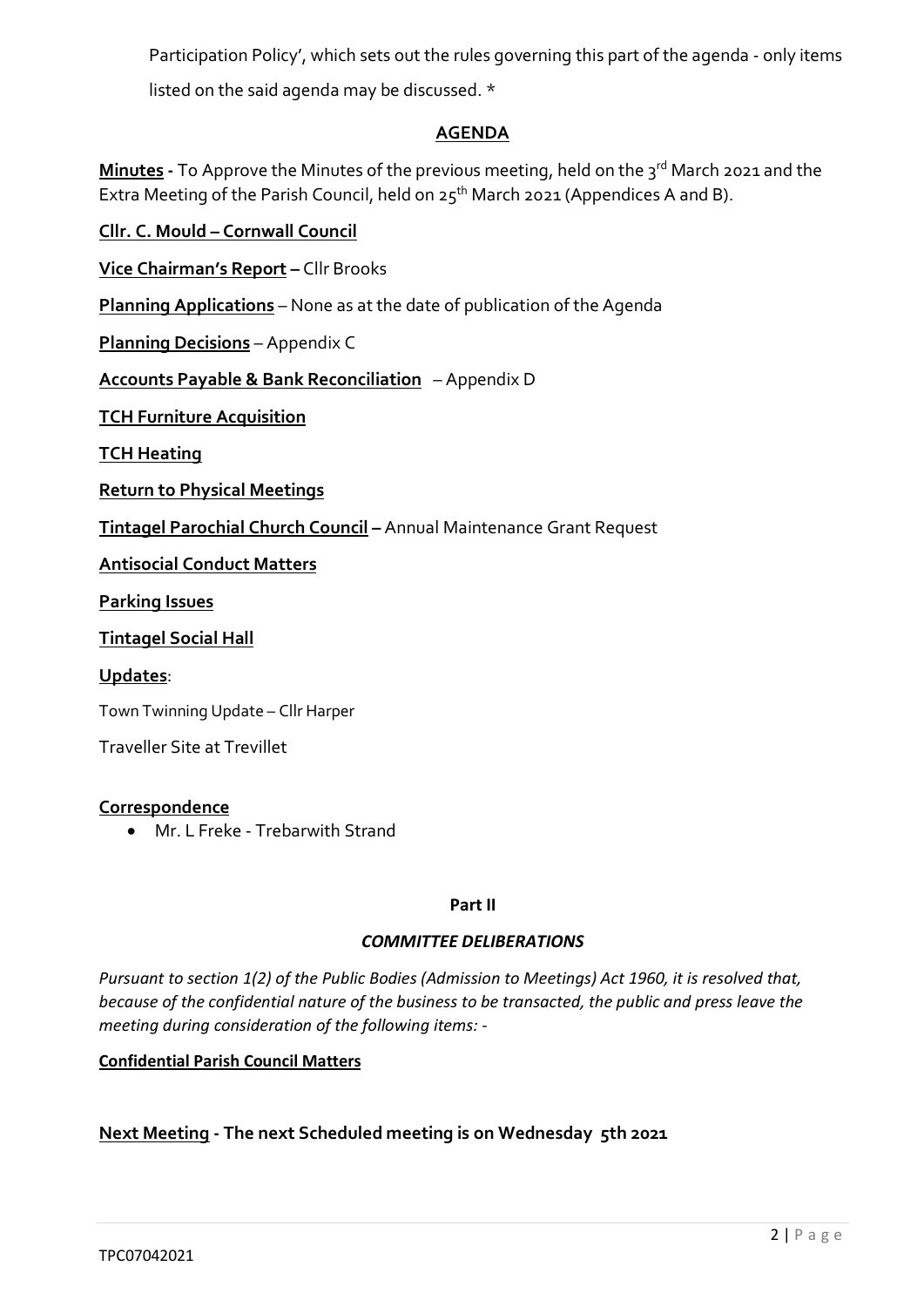#### **APPENDIX C**

#### **PLANNING DECISIONS**

| <b>REFERENCE</b>             | PA21/01013                                                    |
|------------------------------|---------------------------------------------------------------|
| <b>APPLICATION VALIDATED</b> | Tue 02 Feb 2021                                               |
| <b>ADDRESS</b>               | Bay View Cottage Trewarmett Hill Trewarmett Tintagel PL34 OET |
| <b>PROPOSAL</b>              | Proposed cladding of external walls                           |
| <b>STATUS</b>                | Decided                                                       |
| <b>DECISION</b>              | Approved (Statutory/one condition only)                       |
| <b>DECISION DATE</b>         | Mon 15 Mar 2021                                               |

| PA20/01266                                                |
|-----------------------------------------------------------|
| Tue 09 Feb 2021                                           |
| Reevescott Trethevy Tintagel Cornwall PL34 0BG            |
| Remove oil boiler and replace with air to water heat pump |
|                                                           |
| Approved (Statutory/one condition only)                   |
| Wed 24 Mar 2021                                           |
| Decided                                                   |

| <b>REFERENCE</b>             | PA20/10909                                                          |
|------------------------------|---------------------------------------------------------------------|
| <b>APPLICATION VALIDATED</b> | Wed 23 Dec 2020                                                     |
| <b>ADDRESS</b>               | Masonic Hall Trenale Lane Tintagel Cornwall PL34 0AN                |
| <b>PROPOSAL</b>              | Demolition of Masonic Hall and construction of 2 detached bungalows |
| <b>STATUS</b>                | Decided                                                             |
| <b>DECISION</b>              | Approved with conditions                                            |
| <b>DECISION DATE</b>         | Mon 29 Mar 2021                                                     |

| PA21/00859                                                   |
|--------------------------------------------------------------|
| Tue 2 March 2021                                             |
| Pendragon Barn Trevillick Tintagel Cornwall PL34 0DN         |
|                                                              |
| Replace the existing windows with woodgrain effect PVC units |
| Decided                                                      |
| Approved with conditions                                     |
| Wed 30 Mar 2021                                              |
|                                                              |